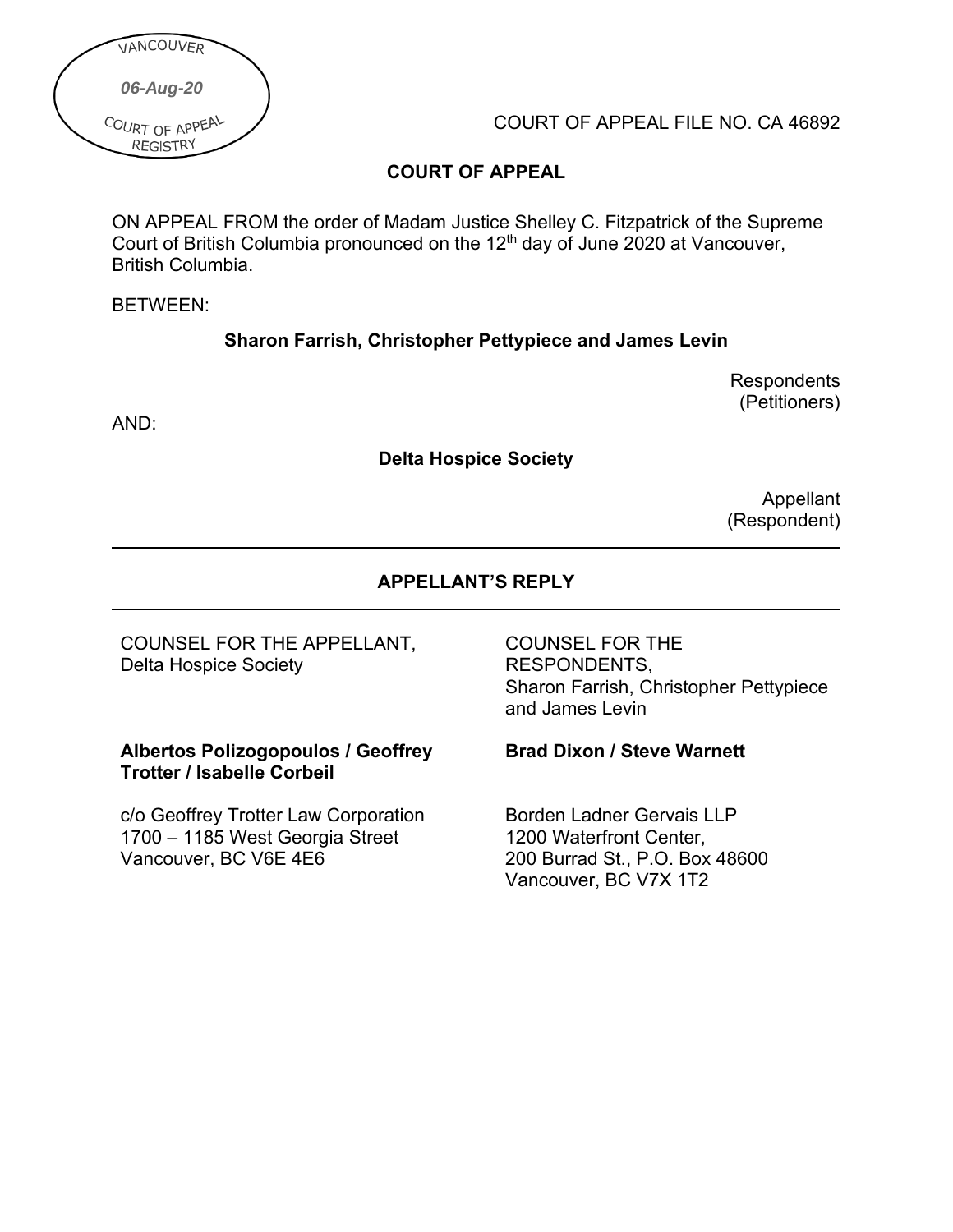# **INDEX**

<span id="page-1-0"></span>

| А. | 'Fair process' is a trojan horse to breach DHS' members' rights1         |  |
|----|--------------------------------------------------------------------------|--|
| В. | This appeal is about freedom not to perform MAiD, not about religion 1   |  |
| C. | Jurisdiction; Highwood applies to incorporated societies3                |  |
| D. | Leave should be granted on the constitutional validity issue in the NCQ3 |  |
| Е. | In any event, the exercise of judicial discretion must conform to the    |  |
| F. |                                                                          |  |
|    |                                                                          |  |
|    |                                                                          |  |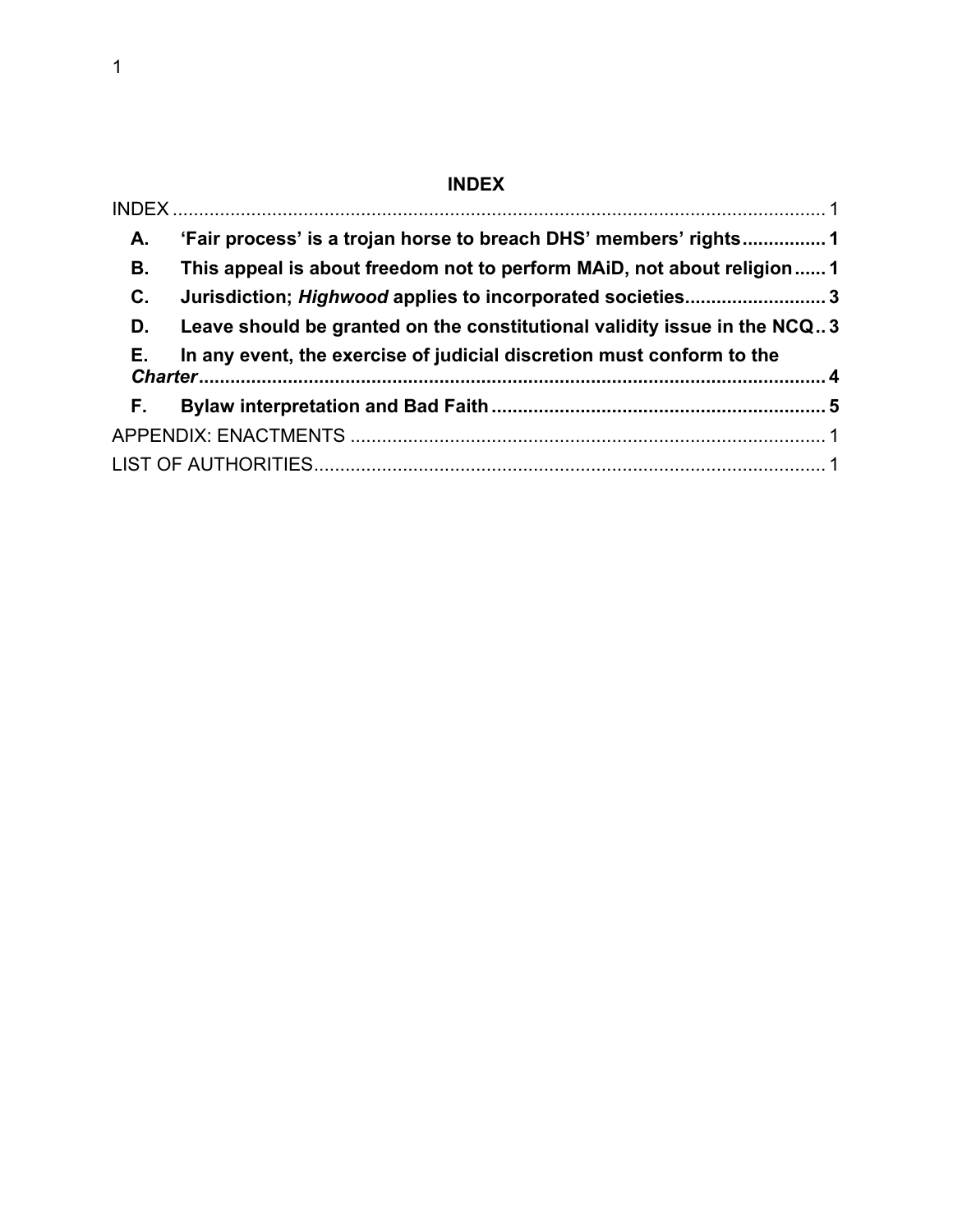*"the [DHS] Membership are quite definitively opposed to the implementation of MAiD Services at Irene Thomas Hospice. […] The majority of those who chose to write to us were opposed … on the very specific basis that this procedure was in conflict with the principles of Hospice Palliative Care as defined by the World Health Organization." –Respondent Chris Pettypiece to FHA; June 2018; JAB 350-351*

# <span id="page-2-0"></span>**A. 'Fair process' is a trojan horse to breach DHS' members' rights**

- 1. Respondents invite this court to repeat the error of the chambers judge by viewing this case as being "merely" about "fair process" and "proper corporate governance" and "the manner in which … restrictions might be imposed" and that their approach avoids "issues of … dogma." They invite the court to ignore as "irrelevant" the society's understanding of its purposes (called "differing philosophical beliefs" and "subjective interpretations") and its members' freedom of association (a "straw man").
- *Respondents' factum ("RF"); opening statement; ¶5, 38, 45, 55, 60, 64* 2. If the court ignores the philosophical basis for the society's members' choice to associate, it does not avoid these thorny issues, it simply decides them in favour of the respondents by default. What the respondents call "fair process" is letting the public-writ-large control a private society. It is an invitation to "civic totalism" which abrogates members' "right not to associate" with those of opposing conviction "without penalty or reprisal". "Fairness" here is a trojan horse for the statutory imposition of majoritarian political views on a dissenting minority. This undermines the "growth of a sphere of civil society largely free from state interference" protected by s. 2(d).

*William Galston, 'Religion and the Limits of Liberal Democracy,' in Douglas Farrow, Recognizing Religion in a Secular Society: Essays in Pluralism, Religion, and Public Policy (Montreal and Kingston: McGill-Queen's University Press, 2004), 41 at 42-43. [Mounted Police Association of Ontario v. Canada \(AG\), 2015 SCC 1](https://www.canlii.org/en/ca/scc/doc/2015/2015scc1/2015scc1.html?autocompleteStr=2015%20SCC%201%20&autocompletePos=1) at paras. 47-66 [Alberta Reference, \[1987\] 1 SCR 313](https://www.canlii.org/en/ca/scc/doc/1987/1987canlii88/1987canlii88.pdf) at 391c-e, 393c-f, 396f*

*Peter Hogg, Constitutional law of Canada, 5e (Scarborough: Thomson/Carswell, 2007) (loose-leaf) §44.3(f) at 44-18 (noting that 8/9 Justices in Advance Cutting "agreed on the proposition that s. 2 included the right not to associate." Jamie Cameron, "Big M's Forgotten Legacy of Freedom" (2020), 100 S.C.L.R. (2d)*

# <span id="page-2-1"></span>**B. This appeal is about freedom not to perform MAiD, not about religion**

3. RF opening statement and ¶3, 28 assert that the current board has "taken control" of DHS to impose a "religious agenda" through the amendments proposed for the June 15 meeting. This is an attempt to shift the issue. There is no appeal from the orders cancelling the June 15 meeting on technical grounds, and the only attempt to impose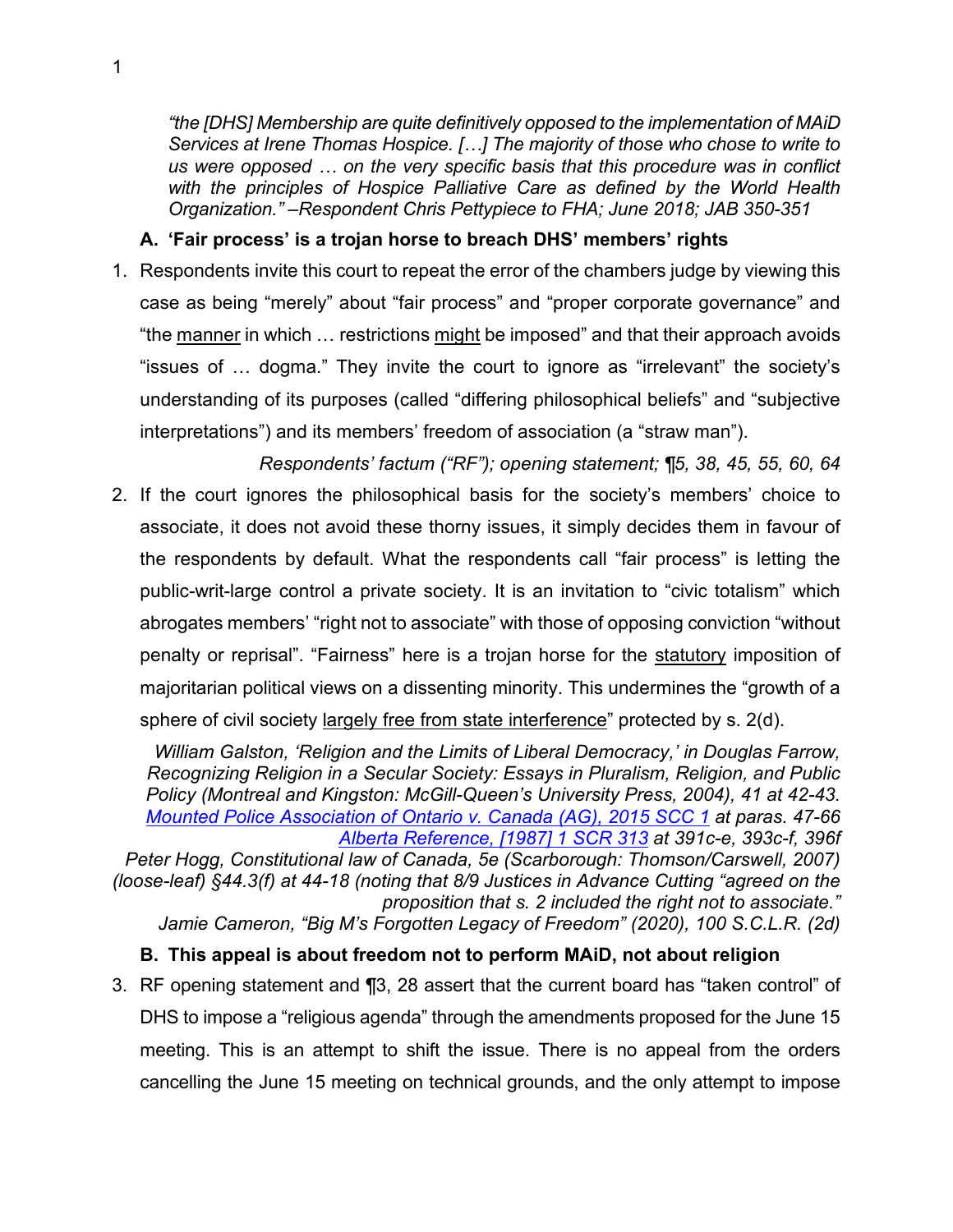an agenda was the respondents' attempt to impose MAiD on the society, beginning in July 2019 and culminated in the November 20 board resolution.

- *Appellant's factum ¶7-17 and evidentiary references therein* 4. The members responded by electing a new board whose sole "agenda" was adherence to the society's consistent Constitutional position on MAiD. Contra RF ¶39 the new board members were not "perpetuating and sustaining their own philosophical position" but rather the members' philosophical position on MAiD (not religion).
- 5. The board only proposed amendments to adopt religious purposes six months later, in response to FHA's termination of the operating agreement in February 2020. New religious purposes would make the Society qualify for FHA's religious exemption.

*Appellant's factum ¶29-31 and evidentiary references therein. Affidavit #1 of Nancy Macey, Ex. B, JAB 343*

6. Contra RF ¶3, 13, and 16, the chambers judge found that any anti-MAiD membership drive commenced only after the AGM. It was only the respondents who were engaging in a secret membership drive prior to the AGM.

*RFJ para. 41. Appellant's factum ¶11; Ireland #1 paras. 13, 21 at JAB 204, 206.*

7. Contra RF ¶42, 88, 90, appellants do not ask the court to assume the "false premise" that it "is currently a religious organization," and contra RF ¶28, there is no evidence that any membership applications were refused on any religious basis. All refusals were due to applicants' rejection of the society's Constitutional purposes which prohibit MAiD. This is not a "tortured interpretation" of the Constitution as alleged at RF ¶88. It is the will of the membership as acknowledged by respondent Pettypiece in 2018. The chambers judge's finding at paras. 53 and 60 that membership rejections were about the June  $15<sup>th</sup>$  amendments is palpable and overriding error, as it is unsupported by the evidence she relies on at paras. 48 and 58. The proposed new evidence clearly shows that the respondents' focus is the implementation of MAiD.

*Appellant's factum ¶27-28 and references therein incl. Ireland #1 para 46; JAB p. 212 Appellant's factum 5-7 and evidentiary references therein*

8. The Supreme Court of Canada's decision in *Carter* is conclusive: the society's position on MAiD is protected by freedom of conscience under s. 2(a) of the *Charter*.

*[Carter v. Canada \(Attorney General\), 2015 SCC 5](https://www.canlii.org/en/ca/scc/doc/2015/2015scc5/2015scc5.pdf) at ¶132; Brian Bird, "The Call in Carter to Interpret Freedom of Conscience" (2018), 85 S.C.L.R. (2d) 107; Mary Anne Waldron, Q.C., "Conscientious Objections to MAiD" (2018), 85 S.C.L.R. (2d) 77*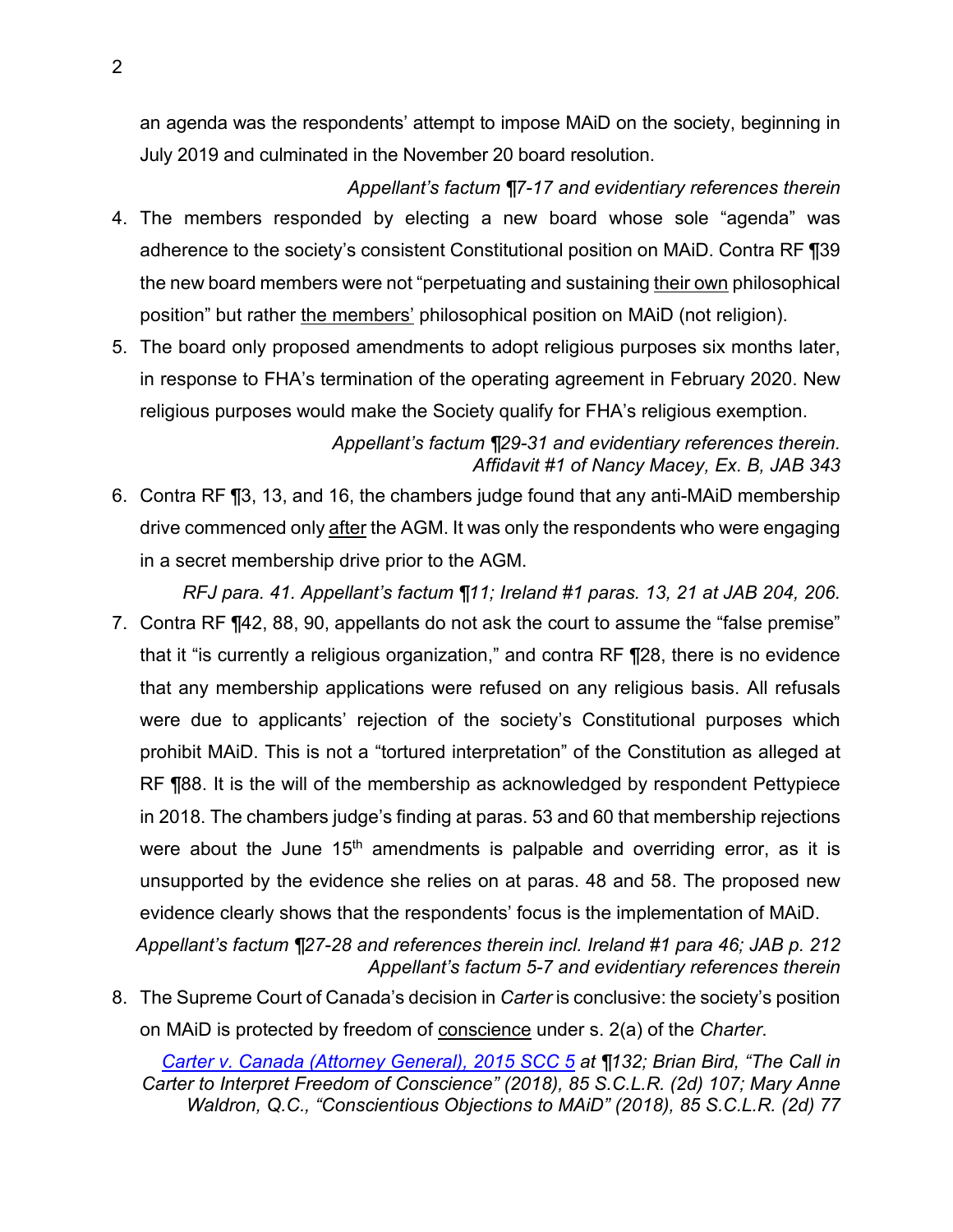#### <span id="page-4-0"></span>**C. Jurisdiction;** *Highwood* **applies to incorporated societies**

- 9. The appellant agrees with RF ¶49-50, 56 that "the court has jurisdiction, in its discretion, to remedy non-compliance" with "the Bylaws and the *Societies Act*." But rejecting membership applications from persons opposed to a Society's Constitutional purposes is permitted by the Act and *Bylaws* such that an applicant's name is not "wrongly … omitted" from the register of members under s. 108. The statutory jurisdiction does not authorize forced admission of such applicants.
- 10.Contra RF ¶51-54, *[Highwood](https://www.canlii.org/en/ca/scc/doc/2018/2018scc26/2018scc26.html?searchUrlHash=AAAAAQAPd2FsbCB2LiBqZWhvdmFoAAAAAAE&resultIndex=1)* was applied to incorporated societies with constitutions and bylaws in each of in *[Bell](https://www.canlii.org/en/mb/mbca/doc/2018/2018mbca96/2018mbca96.html?autocompleteStr=Bell%20v.%20Civil%20Air%20Search%20and%20Rescue%20Association%20et%20al%2C%20%202018%20MBCA%2096&autocompletePos=1)*, *[McCargar](https://www.canlii.org/en/ab/abqb/doc/2018/2018abqb553/2018abqb553.html?autocompleteStr=2018%20ABQB%20553%20&autocompletePos=1)*, and *[Cummings](https://www.canlii.org/en/on/onscsm/doc/2018/2018canlii123232/2018canlii123232.html?autocompleteStr=2018%20CanLII%20123232%20&autocompletePos=1)* (appellant's factum ¶56).

#### <span id="page-4-1"></span>**D. Leave should be granted on the constitutional validity issue in the NCQ**

- 11.RF ¶63, 65, 71 invites the court to ignore the Constitutional issues on the basis that the chambers Judge was entitled to decide whether or not MAiD is compatible with "support for … living". Per appellant's factum ¶40, 53, that was a non-justiciable matter.
- 12.Contra RF ¶66, paras. 71, 72, 84 of the Petition Response properly pled the *Charter* issues which are therefore not "truly new". Any technical defect in the giving of a NCQ below impacts only the statutory validity argument in part 3(A)(vi) of the appellant's factum. The *Charter* values/statutory interpretation argument in part 3(A)(v) did not require a NCQ, was properly raised below, and does not require leave in this court.

*Appeal Record, pp. 31, 33; [Constitutional Question Act,](https://www.bclaws.ca/civix/document/id/complete/statreg/96068_01) s. 8 [AB v. CD, 2020 BCCA 11](https://www.canlii.org/en/bc/bcca/doc/2020/2020bcca11/2020bcca11.pdf) at ¶203-217 (no NCQ; Charter still considered)*

13.The factors in *Guidon* support this court granting leave on the constitutional validity issue. Respondents July  $29<sup>th</sup>$  letter to the court acknowledges that the NCQ issue overlaps entirely with the *Charter* values/statutory interpretation argument in part 3(A)(v) of the appellant's factum which is in this court as of right. There is accordingly no prejudice in granting leave on the NCQ issue. To deny leave would be unfair to the appellant whose 'failure' to file a NCQ below was due to the Respondents' short leave order giving only 3 business days to file materials, with a hearing only two days later. There was no "flouting of the notice requirement" and the AG could not have participated on that timeline in any event. Having pled s. 2(d) of the *Charter* below, the appellant should be permitted to also argue the intersection between that section and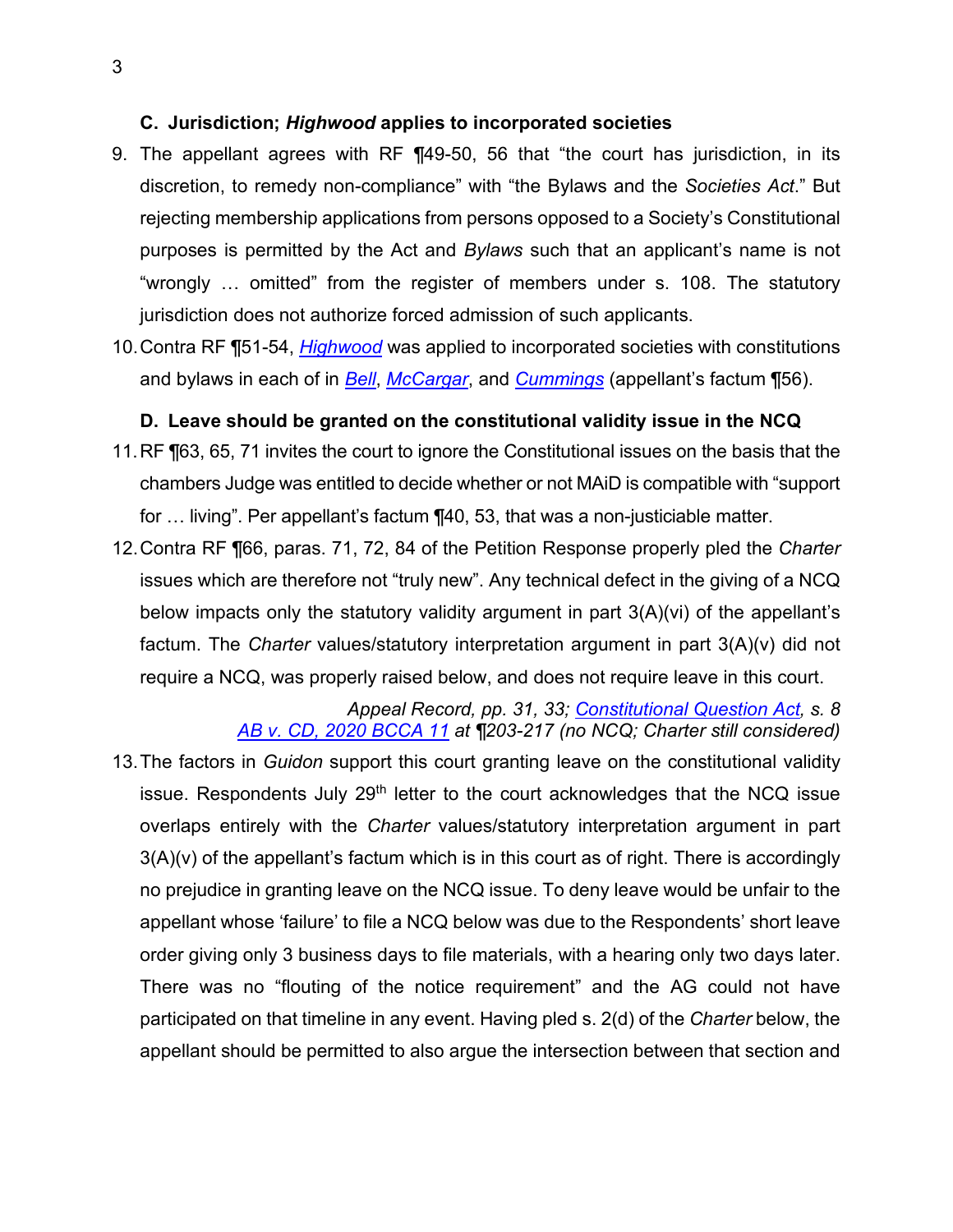freedom of conscience in s. 2(a). Few *Societies Act* cases reach this court which should settle the law regarding forced admission of hostile members.

> *[Guindon v R, 2015 SCC 41](https://www.canlii.org/en/ca/scc/doc/2015/2015scc41/2015scc41.html?autocompleteStr=2015%20SCC%2041&autocompletePos=1) at paras. 15-39; particularly ¶20 and 35 [B. C. Teacher's Federation v. School District 39, 2003 BCCA 100](https://www.canlii.org/en/bc/bcca/doc/2003/2003bcca100/2003bcca100.html?autocompleteStr=2003%20BCCA%20100&autocompletePos=1) ¶180-187 [R v Sharma, 2020 ONCA 478](https://www.canlii.org/en/on/onca/doc/2020/2020onca478/2020onca478.html?autocompleteStr=R%20v%20Sharma%2C%202020%20ONCA%20478&autocompletePos=1) at ¶134-137.*

14.It is clear from both the White Paper and Hansard that the legislature never considered the Charter implications of what became s. 104/108 of the *Societies Act*.

*[Societies Act White Paper; August 2014; Ministry of Finance,](http://societiesact.ca/wp-content/uploads/2018/11/SocietyActWhitePaperArchived.pdf) annotations to ss. 101, 105 [British Columbia, Legislative Assembly, Official Report of Debates \("Hansard"\), 40th](https://www.leg.bc.ca/content/hansard/40th4th/20150422pm-Hansard-v24n1.pdf) Parl., 4th [Sess.,Vol. 24:1: April 22, 2015, p. 7521-7522](https://www.leg.bc.ca/content/hansard/40th4th/20150422pm-Hansard-v24n1.pdf)*

**E. In any event, the exercise of judicial discretion must conform to the** *Charter*

<span id="page-5-0"></span>15.Contra RF ¶70, para. 203 of *[AB v. CD](https://www.canlii.org/en/bc/bcca/doc/2020/2020bcca11/2020bcca11.html?autocompleteStr=AB%20v.%20CD%2C%202020%20BCCA%2011.&autocompletePos=2)* is, with respect, overstated. The majorities in both *[Young v. Young](https://www.canlii.org/en/ca/scc/doc/1993/1993canlii34/1993canlii34.html?autocompleteStr=Young%20v.%20Young&autocompletePos=1)* and *[P.\(D.\) v. S.\(C.\)](https://www.canlii.org/en/ca/scc/doc/1993/1993canlii35/1993canlii35.html?autocompleteStr=P.(D.)%20v.%20S.(C.)%20&autocompletePos=1)* left unresolved the question of the *Charter's*  applicability, and *Dolphin Delivery* concerned a court order applying the common law. *Hogg* reconciles the jurisprudence: "where … a court order is issued … in a purely private proceeding that is governed by statute law, then the *Charter* will apply to the court order" because "the statute supplies the needed element of government action." *Hogg* was recently followed in *Nortel* with respect to *CCAA* orders. The modern approach focuses not on the identity of the decision-maker (judge, arbitrator, tribunal, or administrative decisionmaker), but on the invocation of statutory authority.

*Peter Hogg, Constitutional law of Canada, 5e (Scarborough: Thomson/Carswell, 2007) (loose-leaf) §37.2(g) at p. 37 – 22 to 24*

*[R. v. Conway, 2010 SCC 22,](https://www.canlii.org/en/ca/scc/doc/2010/2010scc22/2010scc22.pdf) paras. 41-48, cited at Appellant's factum ¶61. [Nortel Networks Corp., Re, 2017 ONSC 700,](https://www.canlii.org/en/on/onsc/doc/2017/2017onsc700/2017onsc700.pdf) paras. 21- 25*

- 16.*[AB v. CD](https://www.canlii.org/en/bc/bcca/doc/2020/2020bcca11/2020bcca11.html?autocompleteStr=AB%20v.%20CD%2C%202020%20BCCA%2011.&autocompletePos=2)* confirms, at ¶205, that even an unambiguously unlimited discretion must be exercised by a chambers judge "tak[ing] into account important underlying values that are embodied in the *Charter* when orders are sought that may interfere with an individual's rights." In *[AB v CD](https://www.canlii.org/en/bc/bcca/doc/2020/2020bcca11/2020bcca11.html?autocompleteStr=AB%20v.%20CD%2C%202020%20BCCA%2011.&autocompletePos=2)* the protection order was overturned in its entirety.
- 17.The chambers judge failed to acknowledge or consider the *Charter at all*. That is reversible error under *[AB v CD](https://www.canlii.org/en/bc/bcca/doc/2020/2020bcca11/2020bcca11.html?autocompleteStr=AB%20v.%20CD%2C%202020%20BCCA%2011.&autocompletePos=2)* and a failure to consider a "relevant circumstance" which is an error in principle justifying appellate intervention of the exercise of judicial discretion on the test contented for by respondents at RF ¶41.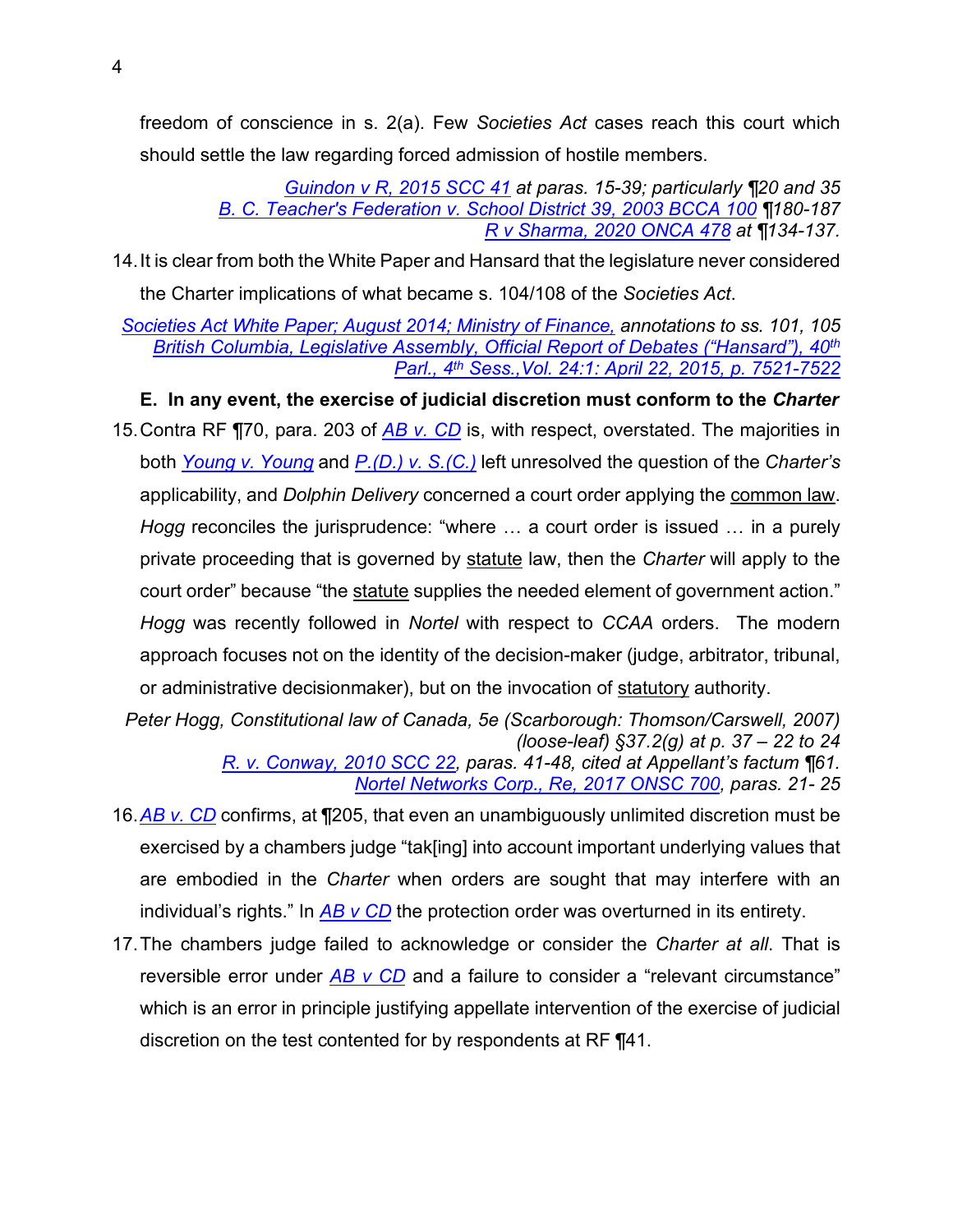#### <span id="page-6-0"></span>**F. Bylaw interpretation and Bad Faith**

- 18.Contra RF ¶93, appellant's factum paras. 25-26 cites overwhelming evidence of pro-MAiD views by most of the respondents' affiants who were denied membership.
- 19.In reply to RF ¶46, 54, 64, 72: it is impossible for a society to create a 'prohibited activities list' exhaustively proscribing every possible activity contrary to its Constitutional purposes. A mosque society's bylaws are not required to list as a "prohibited activity" the taking of Christian communion in order for its board to properly reject non-Muslim applicants. As admitted at RF ¶75, the DHS bylaws date back to the former *Society Act* which had no provision equivalent to s. 11(1)(d) of the current *Act*, and when MAiD was a criminal homicide. The 'absence' of a s. 11(1)(d) bylaw prohibiting MAiD cannot properly bar the board from denying pro-MAiD applicants.
- 20.In reply to RF ¶47-48, 65: Even though the current Constitution bears the board's interpretation prohibiting MAiD, it is in the society's best interest to avoid litigation such as that at bar by putting the matter beyond debate.
- 21.RF ¶82-83 and 86 'doubles-down' on *[Yukon Government](https://www.canlii.org/en/yk/yksc/doc/2013/2013yksc8/2013yksc8.html?autocompleteStr=2013%20YKSC%208%20&autocompletePos=1)* without responding to Appellant's detailed argument about why its position on 'anticipatory breach' is bad legal policy which invites abuse, as evident in this case. Respondents' reading of *Yukon Government* would require DHS to grant membership to those opposed even to palliative care *per se*, and even if MAiD was proscribed by bylaw under s. 11(1)(d). *Appellant's Factum ¶95-96, 99-103*
- 22.In any event, contra RF ¶78, 80, 86, 91, and 95-98 the board is validly applying criteria already spelled out in the Constitution adopted by the membership. This is not an anticipatory breach case of the board rejecting applicants who might breach the bylaws in the future. The board rejected applicants who presently fail to meet the existing eligibility requirement in the bylaws of supporting DHS's constitutional purposes. The chambers judge essentially acknowledged this at para. 59.

All of which is respectfully submitted.

Dated at the City of Vancouver, Province of British Columbia, August 6, 2020.

 $\ell$ 

Albertos Polizogopoulos / Geoffrey Trotter / Isabelle Corbeil Counsel for the appellant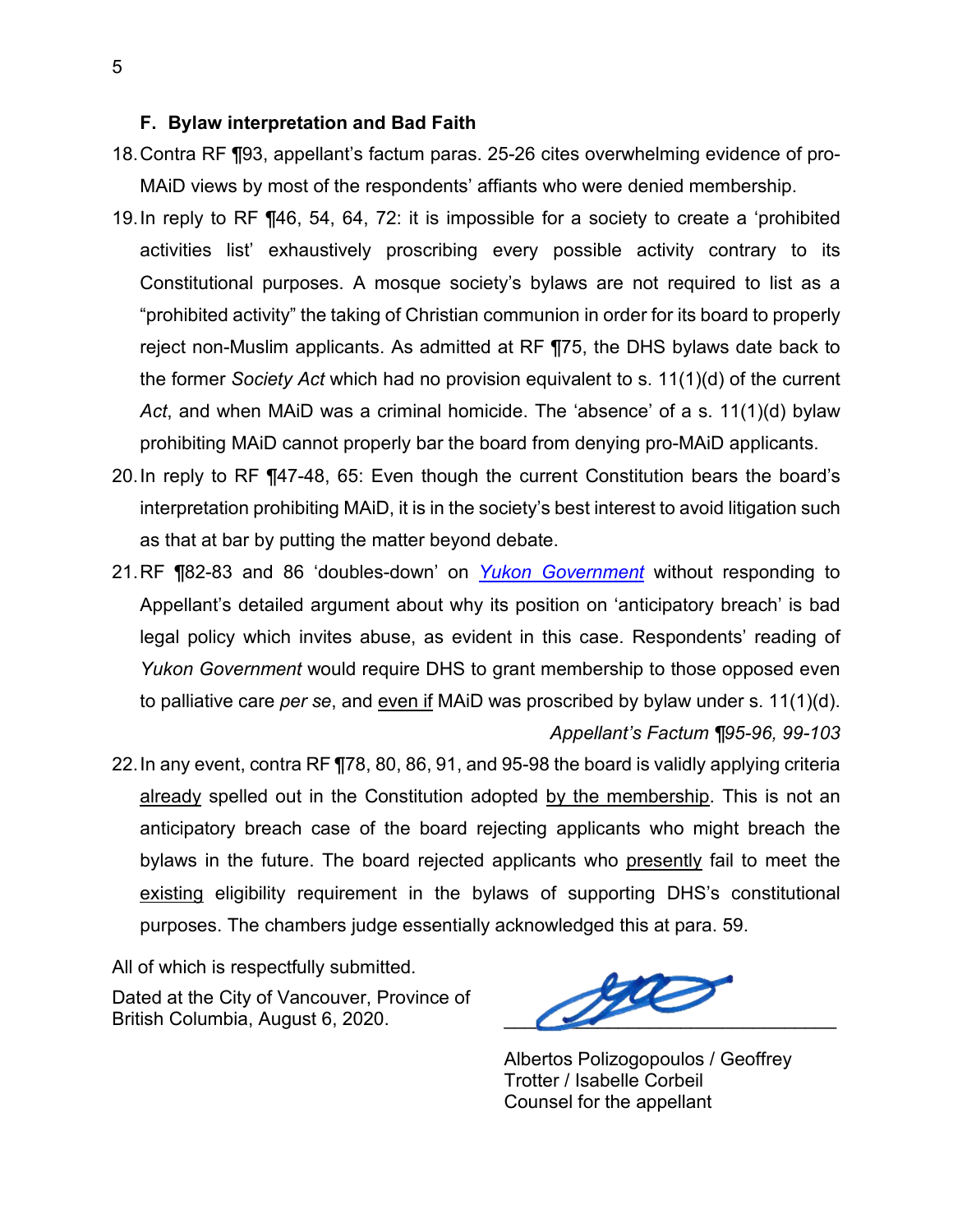# **APPENDIX: ENACTMENTS**

### <span id="page-7-0"></span>**Constitutional Question Act, RSBC 1996, Chapter 68**.

### **8**

## **Notice of questions of validity or applicability**

- (1) In this section:
	- "constitutional remedy" means a remedy under section 24 (1) of the *[Canadian](http://laws-lois.justice.gc.ca/eng/const/page-15.html#docCont)  [Charter of Rights and Freedoms](http://laws-lois.justice.gc.ca/eng/const/page-15.html#docCont)* other than a remedy consisting of the exclusion of evidence or consequential on such exclusion;
	- "law" includes an enactment and an enactment within the meaning of the *[Interpretation Act](http://laws-lois.justice.gc.ca/eng/acts/I-21/index.html)* (Canada).
- (2) If in a cause, matter or other proceeding
	- (a) the constitutional validity or constitutional applicability of any law is challenged, or
	- (b) an application is made for a constitutional remedy,

the law must not be held to be invalid or inapplicable and the remedy must not be granted until after notice of the challenge or application has been served on the Attorney General of Canada and the Attorney General of British Columbia in accordance with this section.

- (3) If in a cause, matter or other proceeding the validity or applicability of a regulation is challenged on grounds other than the grounds referred to in subsection (2) (a), the regulation must not be held to be invalid or inapplicable until after notice of the challenge has been served on the Attorney General of British Columbia in accordance with this section.
- (4) The notice must
	- (a) be headed in the cause, matter or other proceeding,
	- (b) state
		- i. the law in question, or
		- ii. the right or freedom alleged to be infringed or denied,
	- (c) state the day on which the challenge or application under subsection (2) or (3) is to be argued, and
	- (d) give particulars necessary to show the point to be argued.
- (5) The notice must be served at least 14 days before the day of argument unless the court authorizes a shorter notice.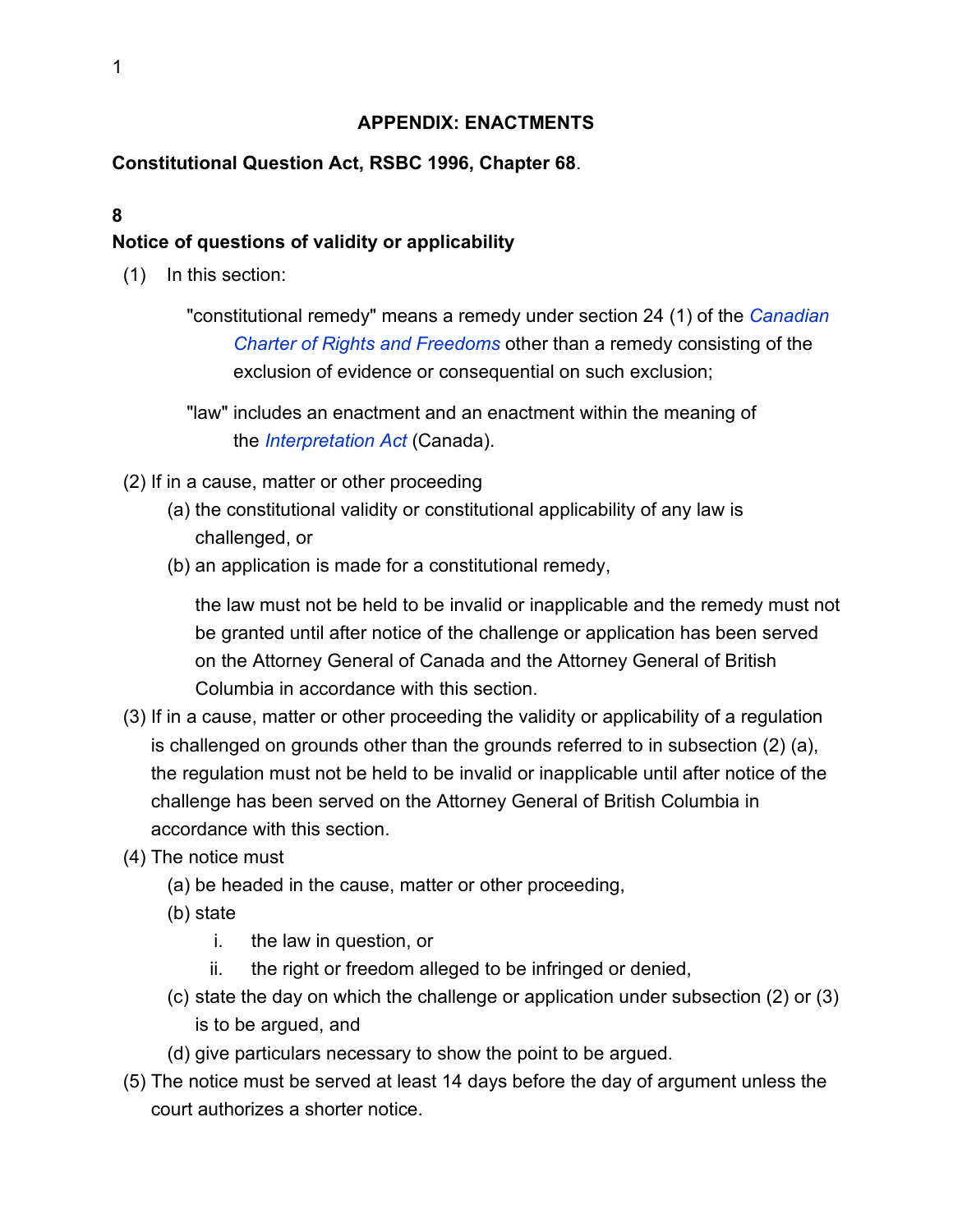- (6) If in a cause, matter or other proceeding to which this section applies the Attorney General of British Columbia appears, the Attorney General is a party and, for the purpose of an appeal from an adjudication respecting the validity or applicability of a law, or respecting entitlement to a constitutional remedy, has the same rights as any other party.
- (7) If in a cause, matter or other proceeding to which this section applies the Attorney General of Canada appears, the Attorney General of Canada is a party and, for the purpose of an appeal from an adjudication respecting the validity or applicability of a law, or respecting entitlement to a constitutional remedy, has the same rights as any other party.

## **Constitution Act, 1982**

### **Fundamental freedoms**

**2.** Everyone has the following fundamental freedoms:

- (*a*) freedom of conscience and religion;
- (*b*) freedom of thought, belief, opinion and expression, including freedom of the press and other media of communication;
- (*c*) freedom of peaceful assembly; and
- (*d*) freedom of association.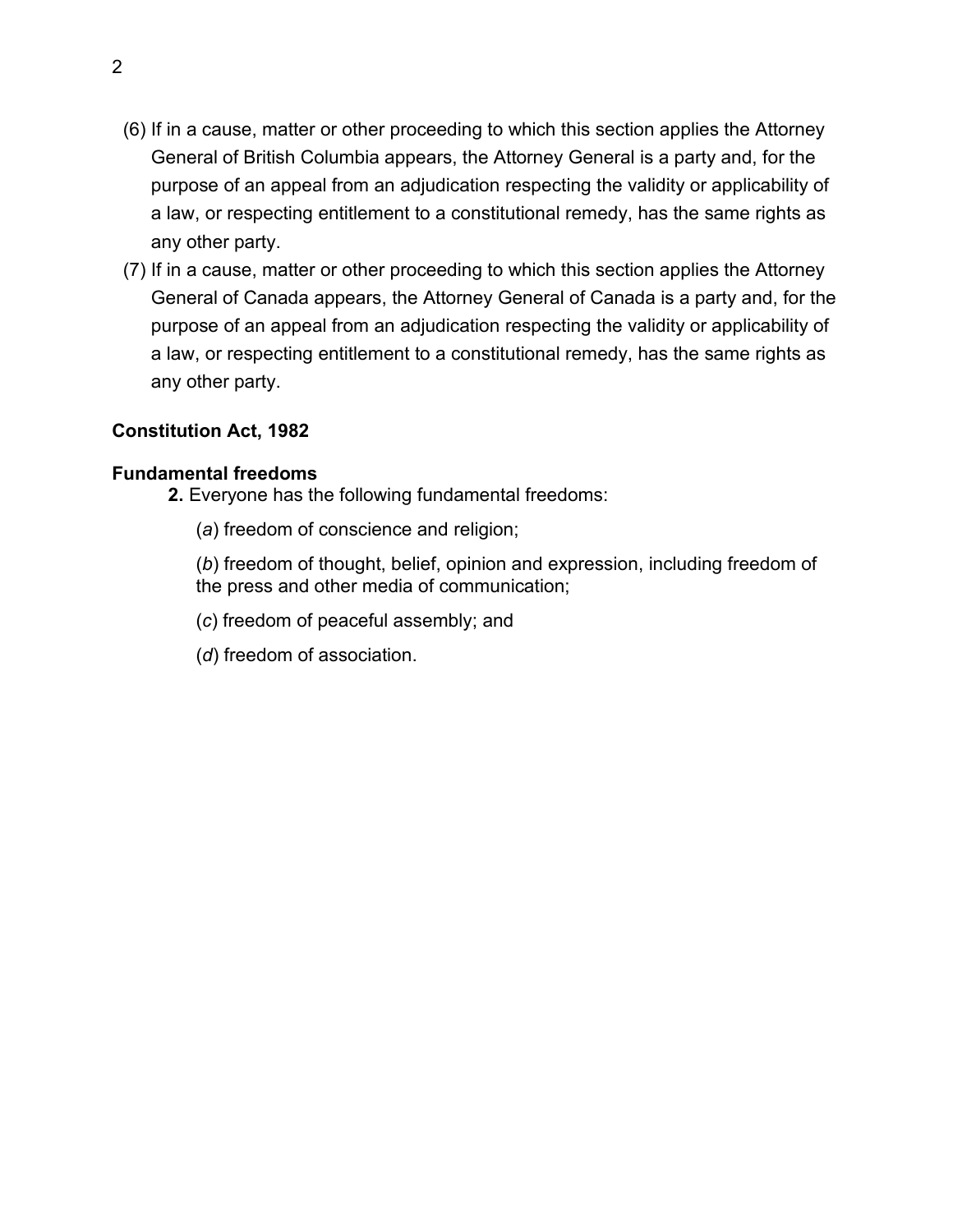# **LIST OF AUTHORITIES**

<span id="page-9-0"></span>

| <b>Caselaw</b>                                                                             | Page # in | Para # in   |
|--------------------------------------------------------------------------------------------|-----------|-------------|
|                                                                                            | factum    | factum      |
| AB v. CD, 2020 BCCA 11.                                                                    | 3, 4.     | 12, 15, 16. |
| Alberta Reference, [1987] 1 SCR 313.                                                       | 1.        | 2.          |
| <b>B. C. Teacher's Federation v. School District 39, 2003 BCCA</b><br><u> 100.</u>         | $3-4.$    | 13.         |
| <b>Bell v Civil Air Search and Rescue Association et al, 2018</b><br><b>MBCA 96.</b>       | 3.        | 10.         |
| Carter v. Canada (Attorney General), 2015 SCC 5.                                           | 2.        | 8.          |
| Cummings v Burlington Radio Control Modelers, 2018 CanLII<br>123232 (ON SCSM).             | 3.        | 10.         |
| <b>Guindon v R, 2015 SCC 41.</b>                                                           | $3-4.$    | 13.         |
| Highwood Congregation of Jehovah's Witnesses (Judicial<br>Committee) v. Wall, 2018 SCC 26. | 3.        | 10.         |
| McCargar v Métis Nation of Alberta Association, 2018 ABQB<br>553.                          | 3.        | 10.         |
| Mounted Police Association of Ontario v. Canada (AG), 2015<br><b>SCC 1</b> .               | 1.        | 2.          |
| Nortel Networks Corp., Re, 2017 ONSC 700.                                                  | 4.        | 15.         |
| P. (D.) v. S. (C.), 1993 CanLII 35 (SCC), [1993] 4 SCR 141.                                | 4.        | 15.         |
| R. v. Conway, 2010 SCC 22.                                                                 | 4.        | 15.         |
| R v Sharma, 2020 ONCA 478.                                                                 | $3-4.$    | 13.         |
| Young v. Young, 1993 CanLII 34 (SCC), [1993] 4 SCR 3.                                      | 4.        | 15.         |
| Yukon Government (Registrar of Societies) v. Humane<br>Society of Yukon, 2013 YKSC 8.      | 5.        | 21.         |